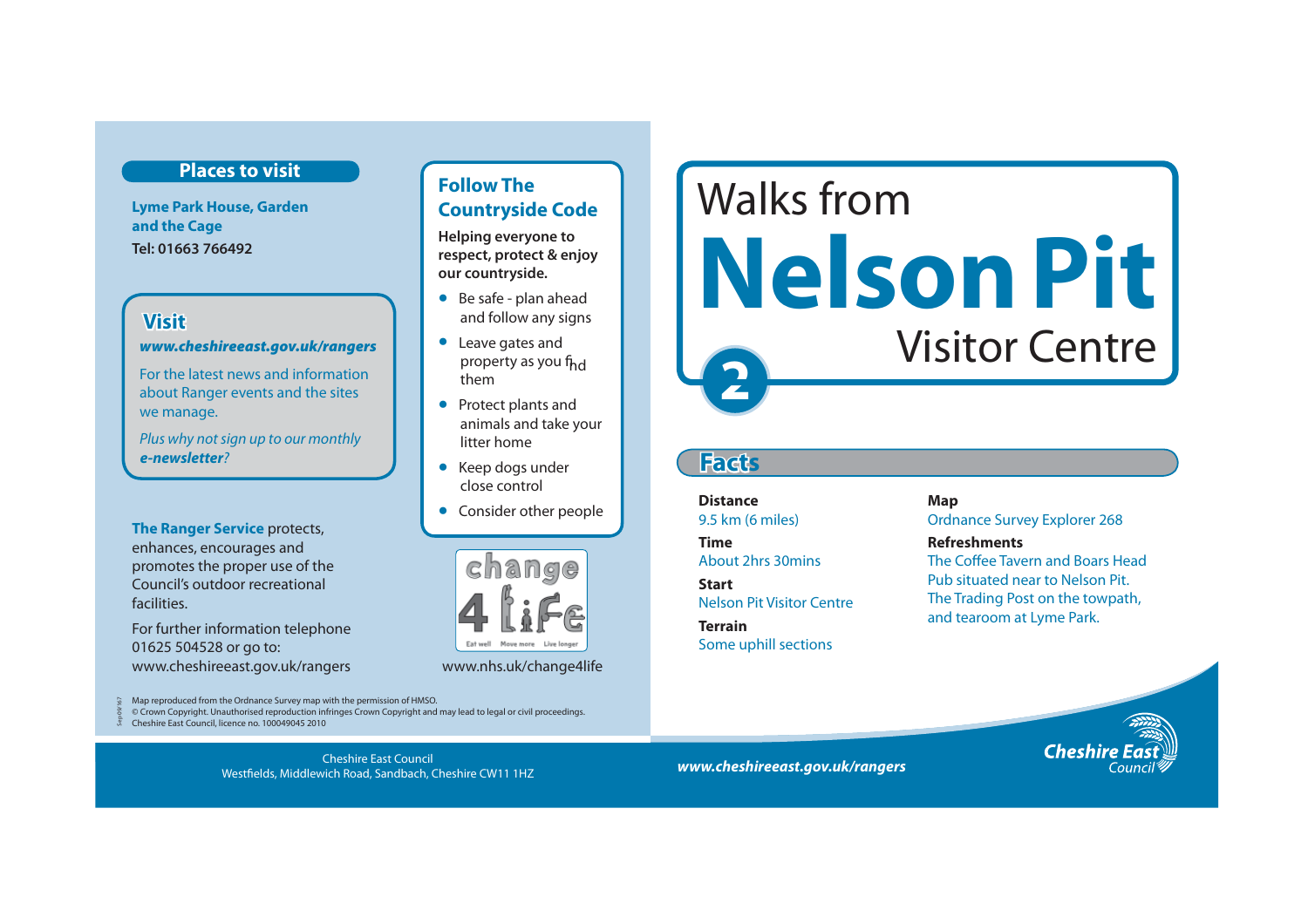**Nelson Pit ► Lyme Park ► The Cage ► Parkgate ► Ryles Wood D** Barlow House Farm D Middlewood Way

## **Introduction**

One of a series of walks from the Nelson Pit Visitor Centre. This walk visits the estate of Lyme Park where red deer may be spotted alongside the moorland paths. A pair of binoculars would be useful.

### **Route**

From Nelson Pit Visitor Centre turn left along the road to join the canal at Mount Vernon Wharf.

**At Nelson Pit the miners worked 400 feet underground, and in**  *i***1870 would have earned £1.95 for a five and a half day week. Mount Vernon Wharf was used to load coal onto horse drawn barges. A tubway ran from Anson Pit over the bridge adjacent to the Nelson Pit car park.** 

**1** Cross the bridge over the canal and keep ahead on the rough road past Ivy Cottage.

**The Macclesfield Canal was opened in 1831. In its heyday the barges carried coal, stone, bales of cotton and silk. The collieries used fourteen horses to pull coal barges along the canal. Note the old sign, "Great Central Railway" on the right as you cross the bridge.** 



- **<sup>2</sup>**Just beyond a house on the left, cross the cattle grid and walk ahead with the woods on the right. Cross a stream and another cattle grid and climb the hill. Enter Lyme Park and follow the track ahead, with a dry stone wall on the left.
	- **The brick and white cottage in the near distance as you cross the first cattle grid was used as a winding engine house for Venture Pit in 1820. As you climb up the hill, look back and enjoy the wonderful westward view. Woodford airfield can be seen directly ahead.**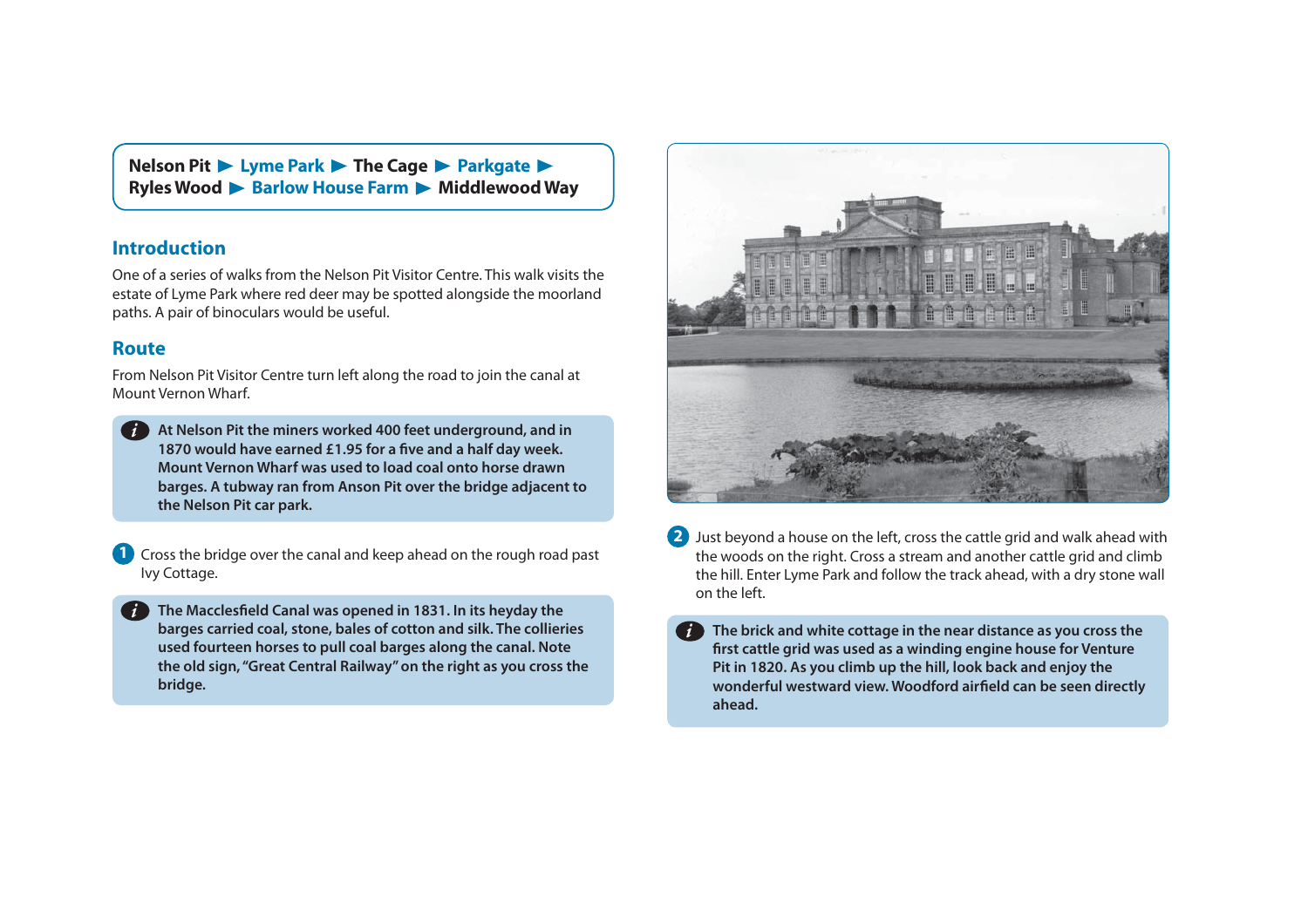- **3** The track bends left and another track joins from the right. Reaching a junction turn left downhill, then keep bearing left to the car park.
	- **Lyme was originally a Tudor house.**  *i***It was transformed by the Venetian architect Leoni into an italianate palace and is one of the largest houses in Cheshire. Lyme was used in the BBC's "Pride and Prejudice".**
- **4** From the Information hut, climb the steps to reach the front of the house. Turn left over the grass (north), taking the rough path uphill between the trees and climb to the Cage.
	- **The Cage was built in the 1520s as a hunting tower to observe the movements of the deer. It was later used to imprison poachers overnight before being taken next day to the forest court at Macclesfield. During the Second World War the Home Guard used the Cage as a lookout point. On a good day it is possible to see the Welsh Coast from the Cage.**